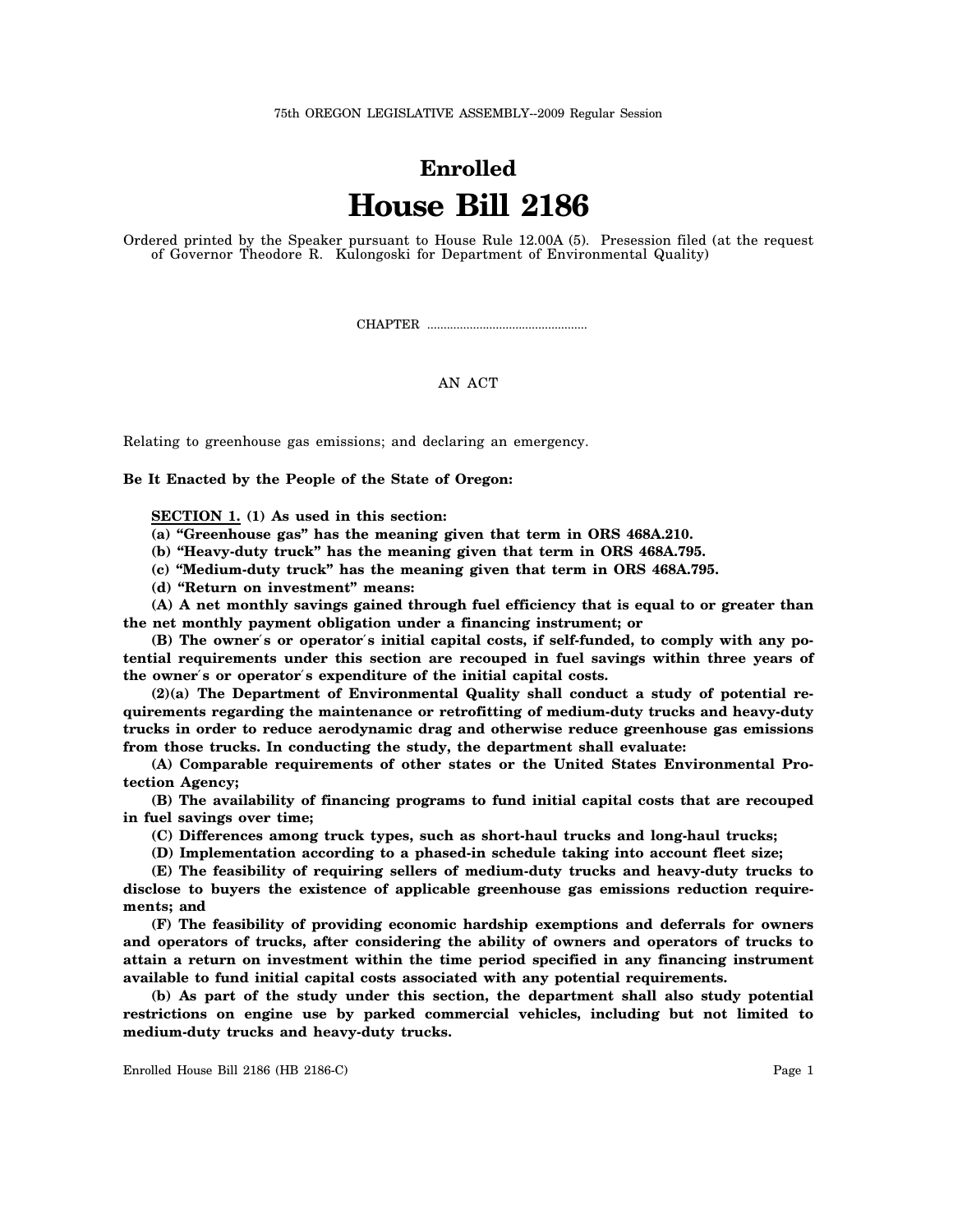**(3) In conducting the study under this section, the department shall consult with relevant stakeholders.**

**(4) The department shall submit a report of its study, and shall include recommendations for legislation, to the interim legislative committees on environment and natural resources on or before October 1, 2010.**

**SECTION 2. Section 3 of this 2009 Act is added to and made a part of ORS chapter 468A. SECTION 3. (1) As used in this section:**

**(a) "Greenhouse gas" has the meaning given that term in ORS 468A.210.**

**(b) "Motor vehicle" has the meaning given that term in ORS 801.360.**

**(2) The Environmental Quality Commission may adopt by rule standards and requirements described in this section to reduce greenhouse gas emissions.**

**(3)(a) The commission may adopt requirements to prevent the tampering, alteration and modification of the original design or performance of motor vehicle pollution control systems.**

**(b) Before adopting requirements under this section, the commission shall consider the antitampering requirements and exemptions of the State of California.**

**(4) The commission may adopt requirements for motor vehicle service providers to check and inflate tire pressure according to the tire manufacturer**′**s or motor vehicle manufacturer**′**s recommended specifications, provided that the requirements:**

**(a) Do not apply when the primary purpose of the motor vehicle service is fueling vehicles; and**

**(b) Do not require motor vehicle service providers to purchase equipment to check and inflate tire pressure.**

**(5) The commission may adopt restrictions on engine use by commercial ships while at port, and requirements that ports provide alternatives to engine use such as electric power, provided that:**

**(a) Engine use shall be allowed when necessary to power mechanical or electrical operations if alternatives are not reasonably available;**

**(b) Engine use shall be allowed when necessary for reasonable periods due to emergencies and other considerations as determined by the commission; and**

**(c) The requirements must be developed in consultation with representatives of Oregon ports and take into account operational considerations, operational agreements, international protocols and limitations, the ability to fund the purchase and use of electric power equipment and the potential effect of the requirements on competition with other ports.**

**(6) In adopting rules under this section, the commission shall evaluate:**

**(a) Safety, feasibility, net reduction of greenhouse gas emissions and cost-effectiveness;**

**(b) Potential adverse impacts to public health and the environment, including but not limited to air quality, water quality and the generation and disposal of waste in this state;**

**(c) Flexible implementation approaches to minimize compliance costs; and**

**(d) Technical and economic studies of comparable greenhouse gas emissions reduction measures implemented in other states and any other studies as determined by the commission.**

**(7) The provisions of this section do not apply to:**

**(a) Motor vehicles registered as farm vehicles under the provisions of ORS 805.300.**

**(b) Farm tractors, as defined in ORS 801.265.**

**(c) Implements of husbandry, as defined in ORS 801.310.**

**(d) Motor trucks, as defined in ORS 801.355, used primarily to transport logs.**

**SECTION 4. Except as provided in section 5 of this 2009 Act, section 3 of this 2009 Act becomes operative on January 1, 2011.**

**SECTION 5. The Environmental Quality Commission may adopt rules before the operative date specified in section 4 of this 2009 Act or take any action before the operative date specified in section 4 of this 2009 Act that is necessary to carry out the provisions of section**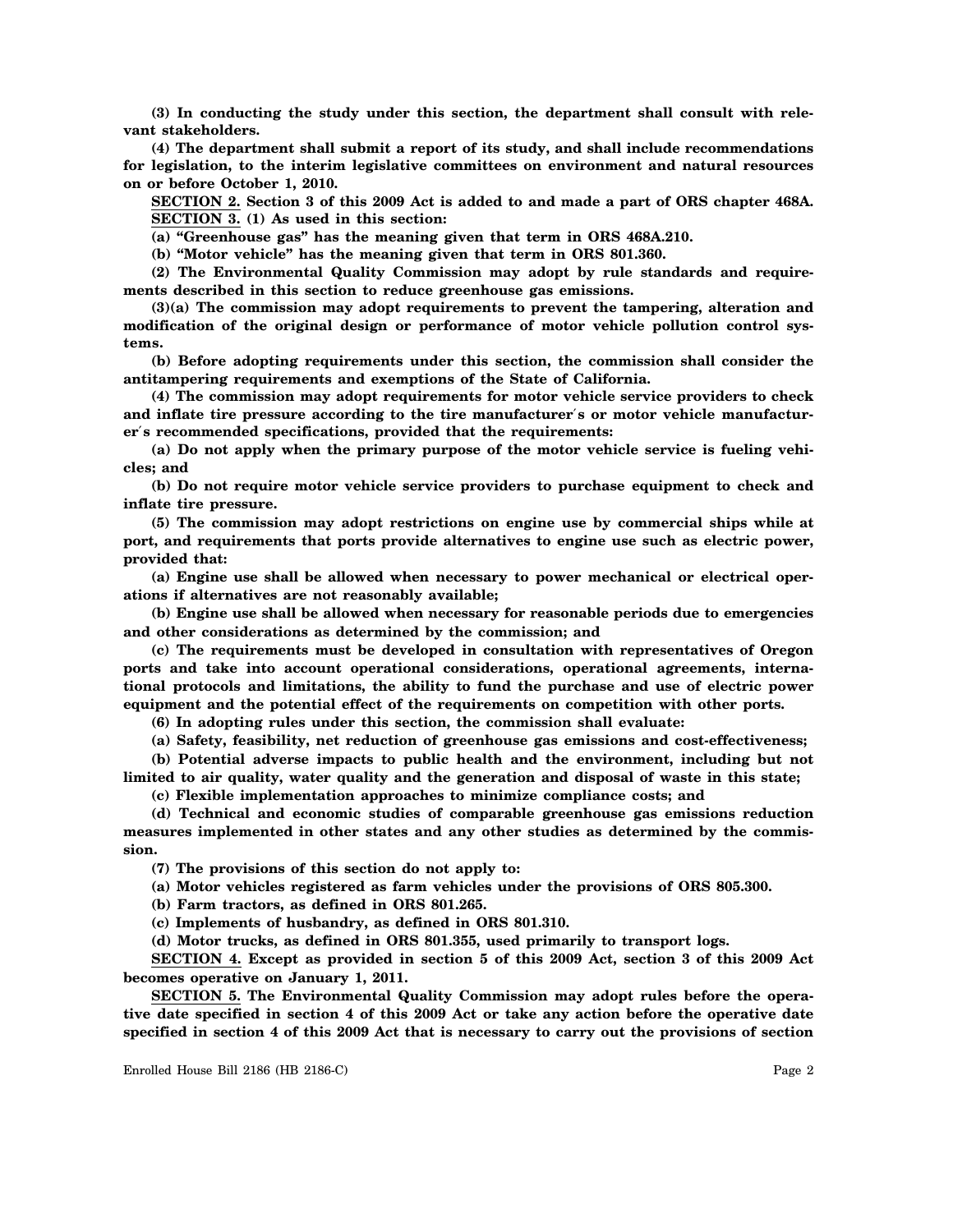**3 of this 2009 Act. Any rules adopted by the commission under this section do not become operative until on or after January 1, 2011.**

**SECTION 6. (1) As used in this section:**

**(a) "Greenhouse gas" has the meaning given that term in ORS 468A.210.**

**(b) "Low carbon fuel standards" means standards for the reduction of greenhouse gas emissions, on average, per unit of fuel energy.**

**(c) "Motor vehicle" has the meaning given that term in ORS 801.360.**

**(d) "PADD 5 region" means the Petroleum Administration for Defense District 5 states of Arizona, Nevada, Oregon and Washington.**

**(2)(a) The Environmental Quality Commission may adopt by rule low carbon fuel standards for gasoline, diesel and fuels used as substitutes for gasoline or diesel.**

**(b) The commission may adopt the following related to the standards, including but not limited to:**

**(A) A schedule to phase in implementation of the standards in a manner that reduces the average amount of greenhouse gas emissions per unit of fuel energy of the fuels by 10 percent below 2010 levels by the year 2020;**

**(B) Standards for greenhouse gas emissions attributable to the fuels throughout their lifecycles, including but not limited to emissions from the production, storage, transportation and combustion of the fuels and from changes in land use associated with the fuels;**

**(C) Provisions allowing the use of all types of low carbon fuels to meet the low carbon fuel standards, including but not limited to biofuels, biogas, compressed natural gas, gasoline, diesel, hydrogen and electricity;**

**(D) Standards for the issuance of deferrals, established with adequate lead time, as necessary to ensure adequate fuel supplies;**

**(E) Exemptions for liquefied petroleum gas and other alternative fuels that are used in volumes below thresholds established by the commission;**

**(F) Standards, specifications, testing requirements and other measures as needed to ensure the quality of fuels produced in accordance with the low carbon fuel standards, including but not limited to the requirements of ORS 646.910 to 646.923 and administrative rules adopted by the State Department of Agriculture for motor fuel quality; and**

**(G) Adjustments to the amounts of greenhouse gas emissions per unit of fuel energy assigned to fuels for combustion and drive train efficiency.**

**(c) Before adopting standards under this section, the commission shall consider the low carbon fuel standards of other states, including but not limited to Washington, for the purpose of determining schedules and goals for the reduction of the average amount of greenhouse gas emissions per unit of fuel energy and the default values for these reductions for applicable fuels.**

**(d) The commission shall provide exemptions and deferrals as necessary to mitigate the costs of complying with the low carbon fuel standards upon a finding by the commission that the 12-month rolling weighted average price of gasoline or diesel in Oregon is not competitive with the 12-month rolling weighted average price in the PADD 5 region.**

**(3) In adopting rules under this section, the Environmental Quality Commission shall evaluate:**

**(a) Safety, feasibility, net reduction of greenhouse gas emissions and cost-effectiveness;**

**(b) Potential adverse impacts to public health and the environment, including but not limited to air quality, water quality and the generation and disposal of waste in this state;**

**(c) Flexible implementation approaches to minimize compliance costs; and**

**(d) Technical and economic studies of comparable greenhouse gas emissions reduction measures implemented in other states and any other studies as determined by the commission.**

**(4) The provisions of this section do not apply to:**

**(a) Motor vehicles registered as farm vehicles under the provisions of ORS 805.300.**

Enrolled House Bill 2186 (HB 2186-C) Page 3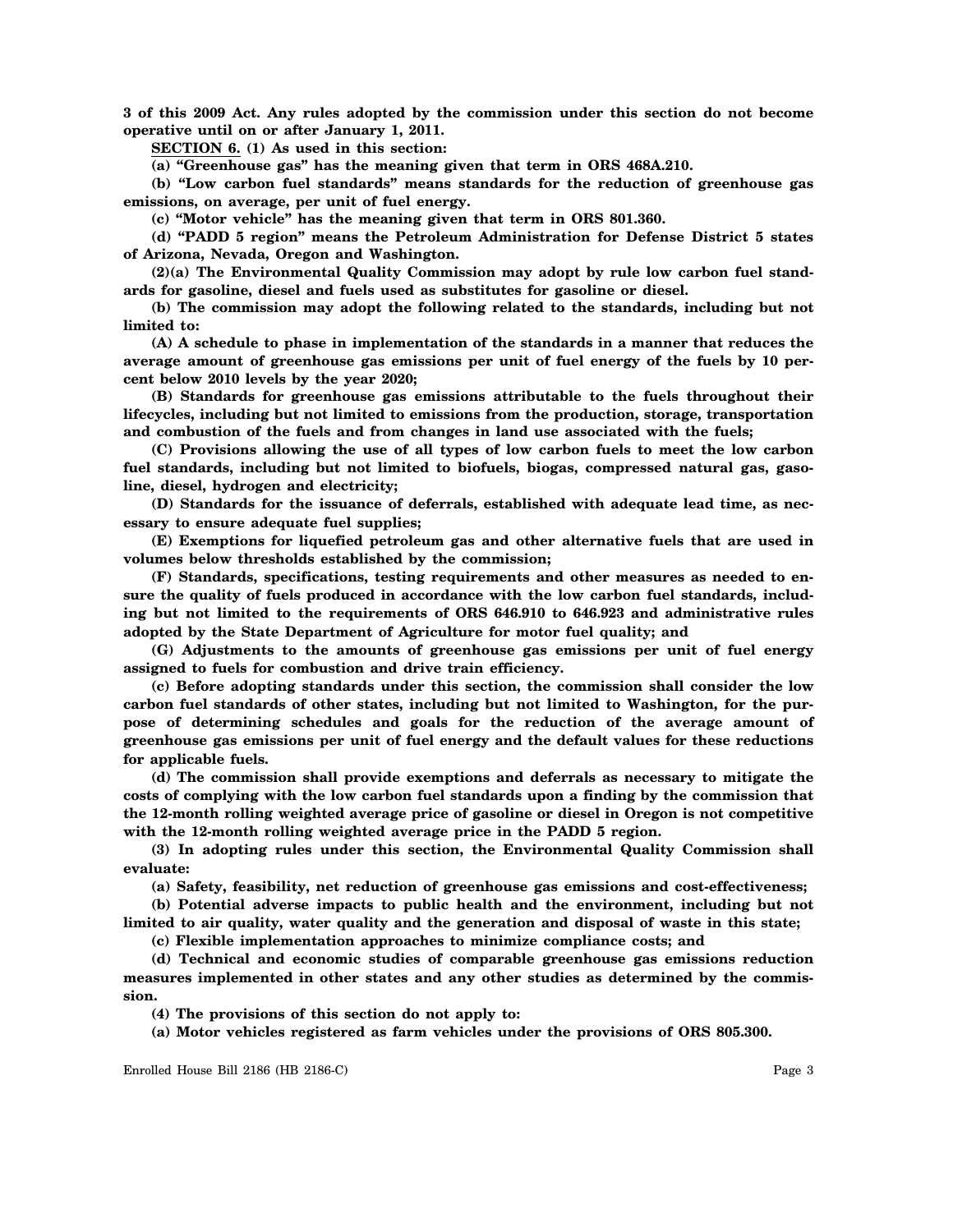**(b) Farm tractors, as defined in ORS 801.265.**

**(c) Implements of husbandry, as defined in ORS 801.310.**

**(d) Motor trucks, as defined in ORS 801.355, used primarily to transport logs.**

**SECTION 7. (1) Except as provided in subsection (2) of this section, section 6 of this 2009 Act becomes operative on July 1, 2011.**

**(2) The Environmental Quality Commission may adopt rules before the operative date specified in subsection (1) of this section or take any action before the operative date specified in subsection (1) of this section that is necessary to carry out the provisions of section 6 of this 2009 Act. Any rules adopted by the commission under this section do not become operative until on or after July 1, 2011.**

**SECTION 8. Sections 6 and 7 of this 2009 Act are repealed on December 31, 2015.**

**SECTION 9. (1) The Department of Environmental Quality shall report on the implementation of sections 3 and 6 of this 2009 Act to:**

**(a) The interim legislative committees on environment and natural resources on or before December 31, 2010; and**

**(b) The Seventy-sixth, Seventy-seventh and Seventy-eighth Legislative Assemblies in the manner provided by ORS 192.245.**

**(2) The reports required under subsection (1) of this section must contain a description of:**

**(a) Rules adopted under sections 3 and 6 of this 2009 Act;**

**(b) The manner in which the Environmental Quality Commission complied with the requirements of sections 3 and 6 of this 2009 Act in adopting the rules;**

**(c) Significant policy decisions made by the commission in adopting rules under section 3 of this 2009 Act; and**

**(d) The anticipated effects of the December 31, 2015, repeal of sections 6 and 7 of this 2009 Act on the availability of low carbon fuels and the development of biofuels production facilities and electric vehicle infrastructure in Oregon.**

**SECTION 10. (1) There is created the Metropolitan Planning Organization Greenhouse Gas Emissions Task Force consisting of 16 members appointed as follows:**

**(a) The President of the Senate shall appoint two members from among members of the Senate.**

**(b) The Speaker of the House of Representatives shall appoint two members from among members of the House of Representatives.**

**(c) The Governor shall appoint the following members:**

**(A) One representative from each of the six metropolitan planning organizations in this state, at least three of whom must be elected local government officials.**

**(B) Four members who are representatives of transportation and land use stakeholders.**

**(C) The chairperson of the Oregon Transportation Commission.**

**(D) The chairperson of the Land Conservation and Development Commission.**

**(2) The task force shall:**

**(a) Study and evaluate the development of alternative land use and transportation scenarios that accommodate planned population and employment growth in those areas of the state that are served by metropolitan planning organizations while achieving a reduction in greenhouse gas emissions from motor vehicles with a gross vehicle weight rating of 10,000 pounds or less. The task force shall take into account the amount of greenhouse gas emissions caused by motor vehicles with a gross vehicle weight rating of 10,000 pounds or less that need to be reduced by 2035 in order to meet the goals stated in ORS 468A.205. The task force shall take into consideration the reductions in vehicle emissions that are likely to result by 2035 from the use of improved vehicle technologies and fuels.**

**(b) Evaluate potential fiscal and other resource needs to implement land use and transportation scenarios described in paragraph (a) of this subsection, including staffing and re-**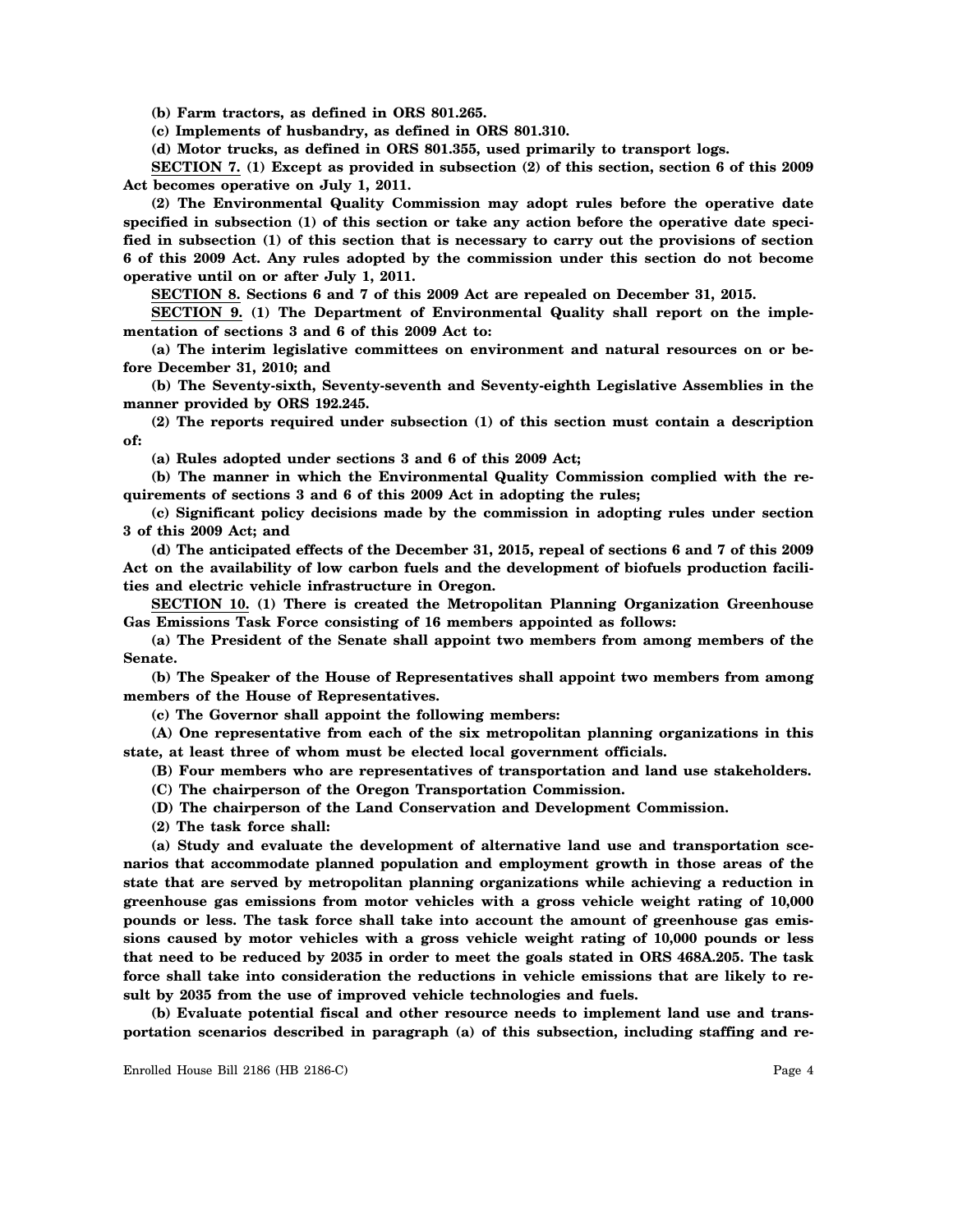**sources needed by state agencies, local governments and each metropolitan planning organization.**

**(c) Evaluate impediments to implementing land use and transportation scenarios that reduce greenhouse gas emissions.**

**(d) Recommend legislation to the interim Legislative Assembly committees related to transportation and to the environment establishing a process for adoption and implementation of plans for reducing greenhouse gas emissions caused by motor vehicles with a gross vehicle weight rating of 10,000 pounds or less by 2035, in an amount sufficient to meet the goals stated in ORS 468A.205, in each area of this state served by a metropolitan planning organization, including a schedule for the planning process and an estimate of funding required to complete the planning process.**

**(3) A majority of the members of the task force constitutes a quorum for the transaction of business.**

**(4) Official action by the task force requires the approval of a majority of the members of the task force.**

**(5)(a) The President of the Senate and the Speaker of the House of Representatives shall serve as cochairpersons of the task force.**

**(b) The chairperson of the Oregon Transportation Commission and the chairperson of the Land Conservation and Development Commission shall serve as vice chairpersons of the task force.**

**(6) If there is a vacancy for any cause, the appointing authority shall make an appointment to become immediately effective.**

**(7) The task force shall meet at times and places specified by the call of the chairpersons.**

**(8) The task force may adopt rules necessary for the operation of the task force.**

**(9) The task force shall submit a report with recommendations for legislation to the interim legislative committees related to transportation and to the environment and natural resources prior to January 1, 2010.**

**(10) The Department of Transportation and the Department of Land Conservation and Development shall provide staff support to the task force. The Department of Transportation shall use available federal flexible funds for the staffing and support of the task force.**

**(11) Members of the task force who are not members of the Legislative Assembly are not entitled to compensation, but may be reimbursed for actual and necessary travel and other expenses incurred by them in the performance of their official duties in the manner and amounts provided for in ORS 292.495. Claims for expenses incurred in performing functions of the task force shall be paid out of funds appropriated to the Department of Transportation for purposes of the task force.**

**(12) All agencies of state government, as defined in ORS 174.111, are directed to assist the task force in the performance of its duties and, to the extent permitted by laws relating to confidentiality, to furnish such information and advice as the members of the task force consider necessary to perform their duties.**

**(13) For the purposes of this section, "metropolitan planning organization" means an organization located wholly within the State of Oregon and designated by the Governor to coordinate transportation planning in an urbanized area of the state pursuant to 49 U.S.C. 5303(c).**

**SECTION 11. Section 10 of this 2009 Act is repealed on the date of the convening of the next regular biennial legislative session.**

**SECTION 12. This 2009 Act being necessary for the immediate preservation of the public peace, health and safety, an emergency is declared to exist, and this 2009 Act takes effect on its passage.**